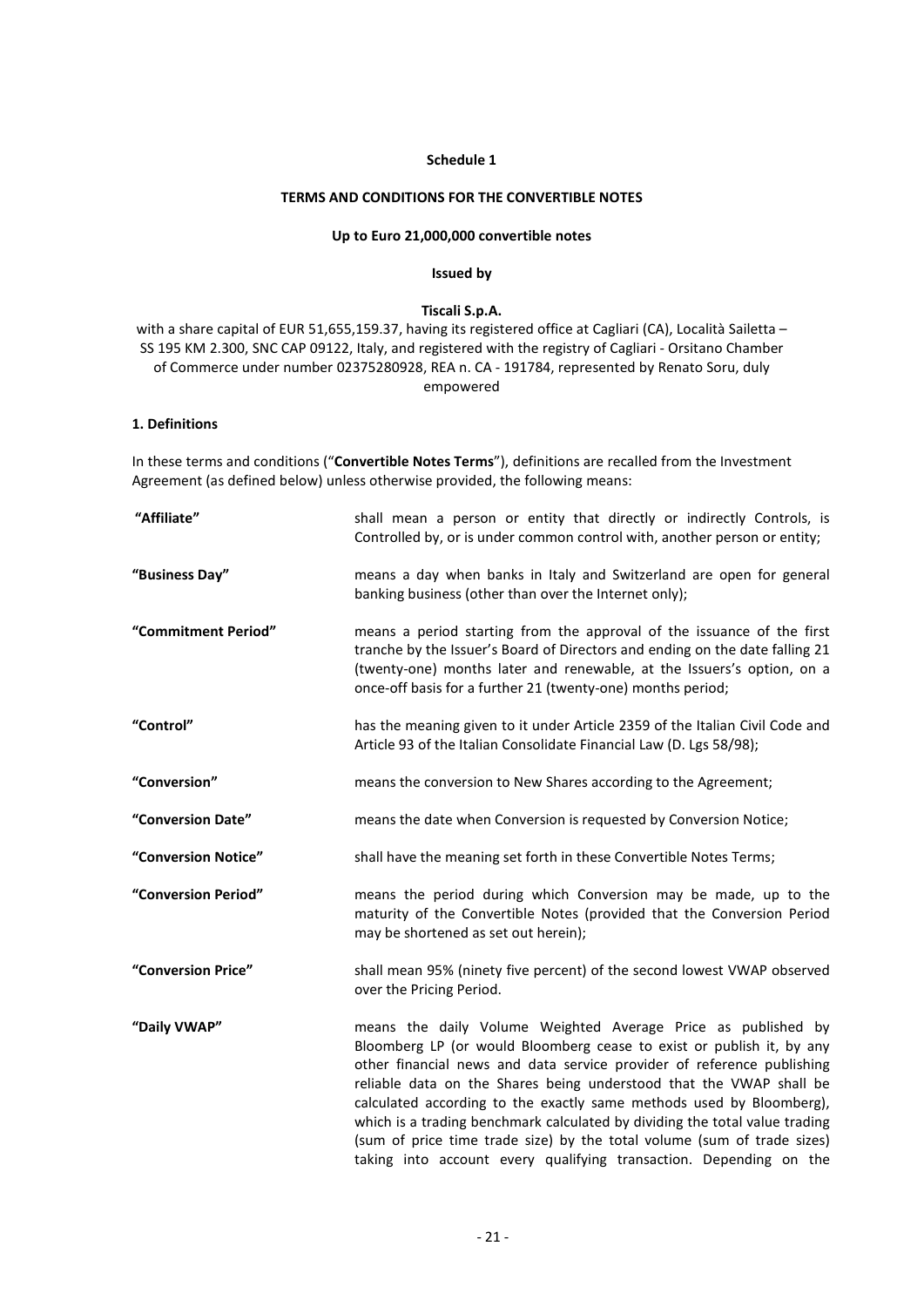| "Event of Default"<br>"Investor<br>"Investor Group"<br>"Issuer"<br>"Material Adverse Change"<br>"MTA" | shall have the meaning set forth the Investment Agreement;<br>it has the meaning set forth in the Investment Agreement.<br>shall mean the Investor and its Affiliates;<br>has the meaning set forth in the Investment Agreement;<br>shall mean any event related to the Issuer having an effect on the value of<br>the business, operations, properties, or financial condition of the Issuer<br>that is material and adverse to the Issuer and its Affiliates, taken as a<br>whole and/or any condition, circumstance or situation that would prohibit<br>or materially and significantly impact the ability of the Issuer to enter into<br>and perform any of its obligations under these Convertible Notes Terms in<br>any material respect or may be materially or the validity, enforceability and<br>effectiveness of the obligations that the Issuer is liable for under these<br>Convertible Notes Terms; |
|-------------------------------------------------------------------------------------------------------|-------------------------------------------------------------------------------------------------------------------------------------------------------------------------------------------------------------------------------------------------------------------------------------------------------------------------------------------------------------------------------------------------------------------------------------------------------------------------------------------------------------------------------------------------------------------------------------------------------------------------------------------------------------------------------------------------------------------------------------------------------------------------------------------------------------------------------------------------------------------------------------------------------------------|
|                                                                                                       |                                                                                                                                                                                                                                                                                                                                                                                                                                                                                                                                                                                                                                                                                                                                                                                                                                                                                                                   |
|                                                                                                       |                                                                                                                                                                                                                                                                                                                                                                                                                                                                                                                                                                                                                                                                                                                                                                                                                                                                                                                   |
|                                                                                                       |                                                                                                                                                                                                                                                                                                                                                                                                                                                                                                                                                                                                                                                                                                                                                                                                                                                                                                                   |
|                                                                                                       |                                                                                                                                                                                                                                                                                                                                                                                                                                                                                                                                                                                                                                                                                                                                                                                                                                                                                                                   |
|                                                                                                       |                                                                                                                                                                                                                                                                                                                                                                                                                                                                                                                                                                                                                                                                                                                                                                                                                                                                                                                   |
|                                                                                                       | means the Mercato Telematico Azionario, organized and managed by<br>Borsa Italiana S.p.A. being the market in which the Shares are listed;                                                                                                                                                                                                                                                                                                                                                                                                                                                                                                                                                                                                                                                                                                                                                                        |
| "Monte Titoli"                                                                                        | means Monte Titoli S.p.A., the company managing the centralized deposit<br>system for dematerialized securities pursuant to the CONSOB Regulation<br>dated 22 February 2008, jointly issued by the Bank of Italy and the<br>CONSOB.                                                                                                                                                                                                                                                                                                                                                                                                                                                                                                                                                                                                                                                                               |
| "Monte Titoli Account Holder"                                                                         | means any authorised financial intermediary institution entitled to hold<br>accounts on behalf of its customers with Monte Titoli;                                                                                                                                                                                                                                                                                                                                                                                                                                                                                                                                                                                                                                                                                                                                                                                |
| "New Shares"                                                                                          | means the Shares issued to the Investor following Conversion;                                                                                                                                                                                                                                                                                                                                                                                                                                                                                                                                                                                                                                                                                                                                                                                                                                                     |
| "Pricing Period                                                                                       | shall mean a period of 6 (six) Trading Days expiring on the Trading Day<br>immediately preceding the Conversion Notice by the Investor;                                                                                                                                                                                                                                                                                                                                                                                                                                                                                                                                                                                                                                                                                                                                                                           |
| "Subscription Dates"                                                                                  | the dates on which the tranches are subscribed for by the Investor;                                                                                                                                                                                                                                                                                                                                                                                                                                                                                                                                                                                                                                                                                                                                                                                                                                               |
| "Subscription Request"                                                                                | means the request in the form as Schedule 2 pursuant to which the Issuer<br>requests that the Investor shall subscribe for a tranche;                                                                                                                                                                                                                                                                                                                                                                                                                                                                                                                                                                                                                                                                                                                                                                             |
| "Subscription Price"                                                                                  | means 95.5% of the nominal value of each Convertible Note;                                                                                                                                                                                                                                                                                                                                                                                                                                                                                                                                                                                                                                                                                                                                                                                                                                                        |
| "Convertible Note Terms"                                                                              | means these Convertible Notes Terms;                                                                                                                                                                                                                                                                                                                                                                                                                                                                                                                                                                                                                                                                                                                                                                                                                                                                              |
| "Trading Day"                                                                                         | means any day on which the Shares are traded on AIM Italia, provided that<br>"Trading Day" shall not include (i) any day on which the Shares are<br>scheduled to trade on such market for less than 4.5 hours (it being<br>specified for the avoidance of doubt that any day during which there would<br>be no effective trading would be considered as a Trading Day if this is not<br>due to a suspension requested by the Issuer or by Borsa Italiana) or (ii) any<br>day that the Shares are suspended from trading at the request of the Issuer                                                                                                                                                                                                                                                                                                                                                              |
|                                                                                                       | $-22-$                                                                                                                                                                                                                                                                                                                                                                                                                                                                                                                                                                                                                                                                                                                                                                                                                                                                                                            |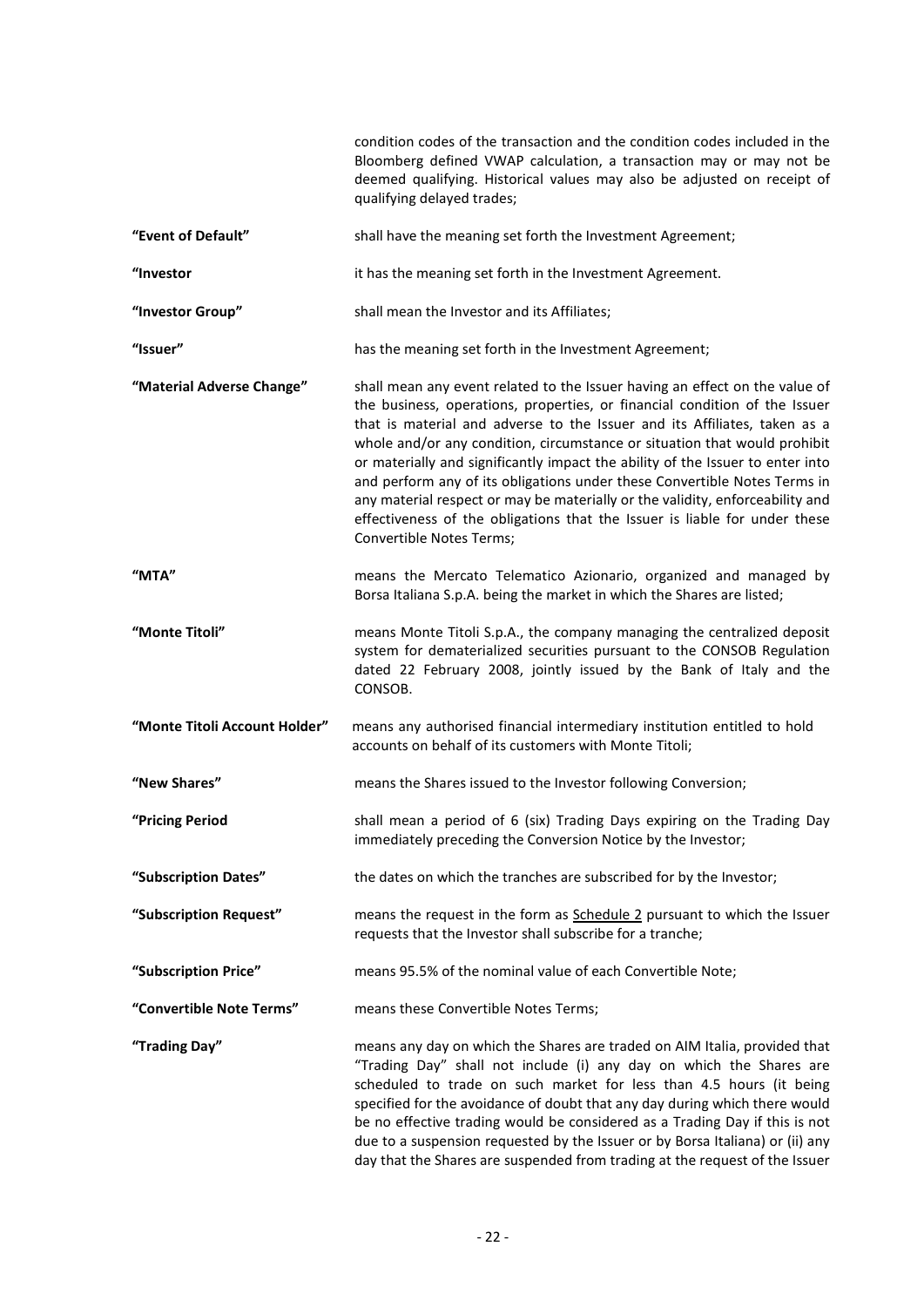or Borsa Italiana during the final hour of trading on such market unless such day is otherwise designated as a Trading Day in writing by the Investor;

### 2. Bond Amount, Interest Rate, Maturity, etc.

- (a) The Convertible Notes are issued up to a total amount of EUR 21,000,000 (twenty-one million Euros) ("Commitment"), each note having a nominal value of EUR 100,000 (one hundred thousand) ("Convertible Notes") to be subscribed by the Investor over the course of a period of 21 (twenty-one) months starting from the resolution of the Board of Directors of the Issuer concerning the issuance of the first tranche ("Commitment Period"). The Convertible Notes will be issued in seven (7) tranches of an aggregate value of EUR 3,000,000 (three million Euros).
- (b) Convertible Notes are a zero coupon.
- (c) The first tranche of Convertible Notes will be issued starting from 2 (two) Business Days following the approval of the issuance of the first tranche by the Issuer's Board of Directors, subject to the fulfilment of the condition precedents provided by Clause 5.1 e Clause 5.2 of the Investment Agreement, while for the remaining tranches of Convertible Notes, the Issuer will have the option, at its sole discretion, to activate the residual tranches of Convertible Notes of the Total Commitment on a once-off basis before the Commitment Period elapsed.
- (d) The Convertible Notes shall have a maturity falling on the 21th months following the issuance of the first tranche of the Convertible Notes.
- (e) The Issuer assumes liability for payment of the Convertible Notes and undertakes to effect payment and Conversion pursuant to these Convertible Notes Terms and the Investment Agreement.
- (f) The Convertible Notes constitute direct, unconditional and unsecured obligations of the Issuer and, in the event of winding-up, insolvency, dissolution or liquidation, will rank at any time:
	- (i) pari passu with any other present and future unsecured creditor of the Issuer;
	- (ii) junior, and shall be subordinate, to the indebtedness of the Issuer pursuant to the Senior Loan with Intesa Sanpaolo S.p.A. and Banco BPM S.p.A.,

in each case except as otherwise provided by mandatory provisions of applicable law.

## 3. Assignment and absence of admission to trading of the Convertible Notes

- andatory provisions of applicable law.<br> **the Convertible Notes**<br>
Ind dematerialised form and will be wholly and<br>
accordance with Article 83-*bis* and ff. of the<br>
lution of CONSOB and Bank of Italy of 13 August<br>
is will not (a) Convertible Notes will be issued in bearer and dematerialised form and will be wholly and exclusively deposited with Monte Titoli in accordance with Article 83-bis and ff. of the Consolidated Financial Act and the jointly resolution of CONSOB and Bank of Italy of 13 August 2018 ("Joint Resolution"). The Convertible Notes will not be admitted to trading.
- (b) Convertible Notes will be held by Monte Titoli on behalf of the respective holders until redemption for the account of the relevant Monte Titoli Account Holder.
- (c) Title to the Convertible Notes will be evidenced by one or more book entries in accordance with the provisions of: (i) Article 83-bis and ff. of the Consolidated Financial Act; and (ii) the Joint Resolution. No physical document of title will be issued in respect of the Convertible Notes.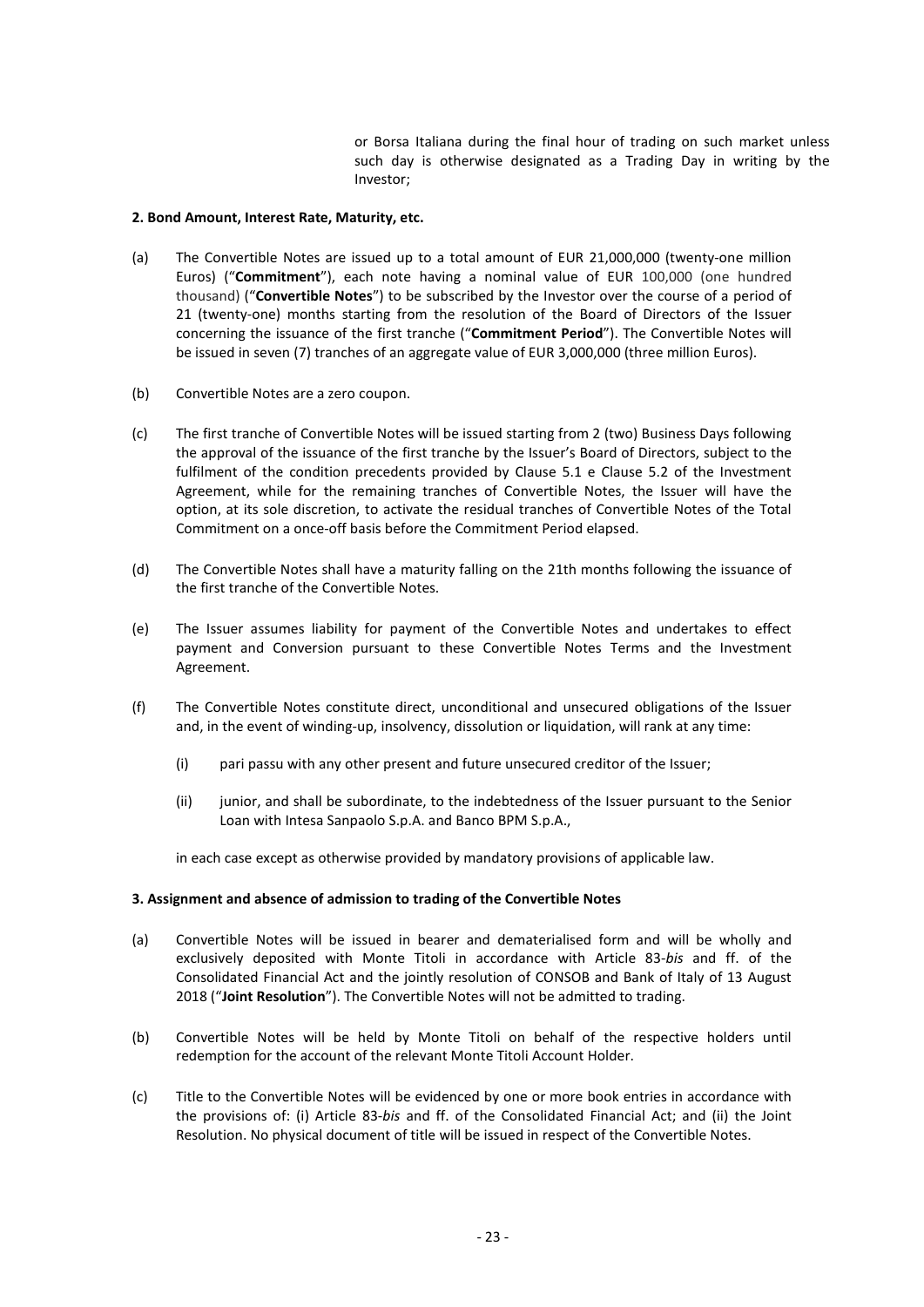- (d) Requirement for the transfer (i) once the Convertible Notes are issued, the Notes will be freely transferable securities by each Convertible Note holder, with no need to obtain any prior consent in writing by the Issuer, provided that (a) the transferee shall accede to the Investment Agreement, otherwise the transfer shall not be valid and the effective and the former holder shall continue to be the sole holder of the Convertible Notes vis- $\dot{a}$ -vis the Issuer. (b) the transferee should only be (i) only Affiliates of the Investor which are not registered under the laws of the United States, Canada, Japan, or any other jurisdiction in which the circulation of the Notes would be restricted or would require the publication of an information memorandum/offering circular, or would be subject to any other type of permission and/or authorization from any competent authority and (ii) "Qualified Investor". For these purposes "Qualified Investor" or "Professional Client" means any credit entity, financial institution, company belonging to a group of companies of a financial entity, pension fund, securitization fund incorporated or that may be incorporated in the future in Italy or abroad, as well as any other person or entity that meets (on the date of sale, transfer or assignment of the Notes) the condition of "qualified investor" as per the definition set out in Article 2 of Regulation (EU) 2017/1129 of the European Parliament and of the Council, of 14 June 2017 (or any other law or regulation that may develop this concept under applicable laws of the Issuer's jurisdiction), including the qualified investor (investitore qualificato), as defined under Article 100 of Legislative Decree No. 58 of 24 February 1998. The Convertible Notes have not been and will not be registered under the U.S. Securities Act of 1933, as amended (the Securities Act) or any U.S. State securities laws and may not be offered or sold in the United States, or any other country where the offer or the sale is prohibited, or to, or for the account or the benefit of, U.S. persons as defined in Regulation S under the Securities Act, except pursuant to an exemption from, or in a transaction not subject to, the registration requirements of the Securities Act and any applicable securities laws of any state or other jurisdiction of the United States.
- (e) The sale, transfer or assignment of the Convertible Notes is to be notified to the Issuer at least three (3) Business Days prior to its effective date, by registered mail with acknowledgment of receipt or by email or hand to the Issuer's corporate address.
- (f) Any transferee that becomes a Convertible Note holder, by whatever means and for whatever reason, shall have the benefit of, and be subject to, all of the rights and obligations arising under the Investment Agreement. Any transfer shall not be effective until the new holder has not acceded to the Investment Agreement.

## 5. Conversion

- (a) The Investor is entitled to request the Conversion of a Convertible Note during the period as from the subscription of the Convertible Notes until the maturity of the Convertible Notes, by delivering to the Issuer a Conversion Notice ("Conversion Notice").
- (b) Each Conversion Notice shall be submitted by the Investor for an amount at least equal to Euro 3,000,000 (three million Euro).
- on of a Convertible Note during the period as from<br>tril the maturity of the Convertible Notes, by<br>**onversion Notice**").<br>the Investor for an amount at least equal to Euro<br>minal value of the Convertible Notes for which<br>minal (c) Conversion must always cover the entire nominal value of the Convertible Notes for which request for Conversion is made, unless the Investor receives the Shares pursuant to the Share Loan.
- (d) The Conversion Price shall correspond to 95% (ninety five percent) percent of the second lowest VWAP observed over the 6 (six) Trading Days expiring on the Trading Day immediately preceding the Conversion Notice by the Investor.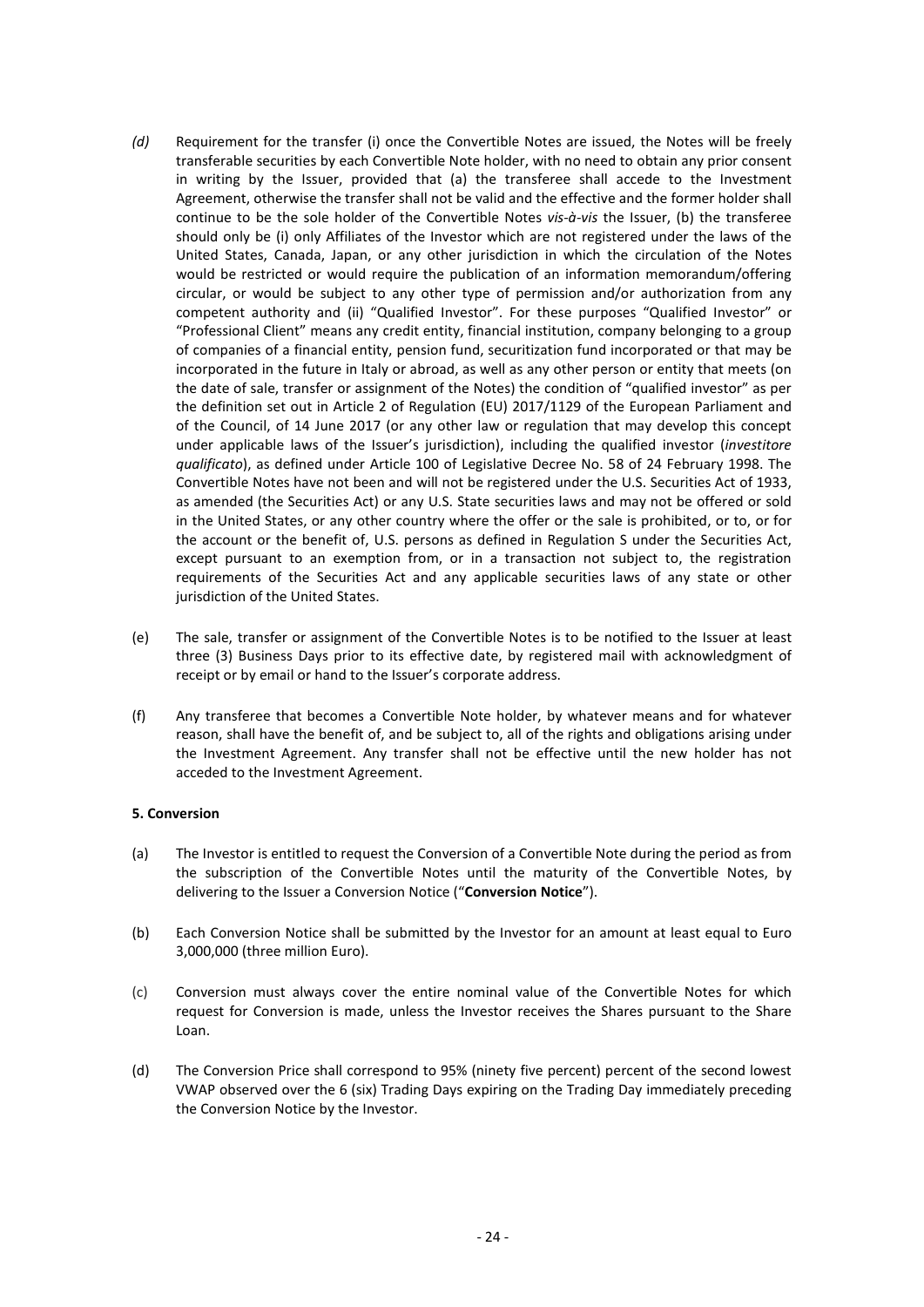- (e) Upon Conversion, new Shares will be issued by the Issuer in an amount equal to the outstanding<br>nominal value of the notes value of the Convertible Notes divided by the Conversion Price (for<br>sake of clearness the number nominal value of the notes value of the Convertible Notes divided by the Conversion Price (for sake of clearness the number of Shares to be issued per Convertible Note is determined by dividing the nominal value of each Convertible Note by the Conversion Price), unless the Investor receives the Shares pursuant to the Share Loan. If this amount is not evenly divisible by the Conversion Price, the surplus amount is waived by the Investor in connection with the Conversion.
- (f) Conversion Notice by the Investor is made by submitting an application form in of Schedule 3 of the Investment Agreement, duly completed and signed, to the Issuer at the addresses specified in the Investment Agreement ("Conversion Notice). Should Conversion Notice, not have been received by the Issuer within the Conversion Period, the right to Conversion will lapse.
- (g) The notice of Conversion is binding and may not be revoked.
- (h) Within 5 (five) hours after the Investor have sent the Conversion Notice, the Issuer should verify the Conversion Price and promptly send, if any, to the Investor an adjustment request of the Conversion Price, provided that the Conversion Notice must be considered as accepted and validly received and effective if 5 (five) hours have elapsed without the Issuer having made a formal adjustment request to revise the Conversion Price.
- (i) The Investor is obliged to request the Conversion of each Convertible Note held no later than at the expiration of the Conversion Period and the Investor hence irrevocably undertakes to request Conversion of all outstanding Convertible Notes prior to the expiration of the Conversion Period. To the extent the Investor would fail to request Conversion prior to the date falling 10 (ten) Business Days prior to the expiration of the Conversion Period the Issuer shall be entitled to request Conversion during the last 10 (ten) Business Days of the Conversion Period.
- (j) Upon maturity of the outstanding Convertible Notes, the Convertible Notes will be irrevocably converted into New Shares. Such Conversion shall be made through the Issuer (or any person designated by the Issuer) completing a Conversion Notice on behalf of the Investor. A copy of such Conversion Notice shall immediately be sent to the Investor.
- (k) Issuance of New Shares and delivery of the New Shares in the Investor's custodian account indicated by the Investor will be made by the Issuer within 5 (five) Trading Day excluding the date of receipt of a Conversion Notice. The Issuer shall be liable for, and shall indemnify the Investor against, any losses resulting from a delay over the aforementioned 5 (five) Trading Days period.
- (l) In order to deliver the New Shares to be received by the Investor following the various Conversions the Issuer shall, through the facilities of Monte Titoli, the Italian central securities depository deliver, or procure to be delivered, no later than on the fifth Business Day following the receipt of the Conversion Notice, the New Shares to the securities account of the Investor notified to the Issuer.
- received by the Investor following the various<br>ties of Monte Titoli, the Italian central securities<br>no later than on the fifth Business Day following<br>Shares to the securities account of the Investor<br>he Investor does not re (m) Upon Conversion of the Convertible Notes, if the Investor does not receive the New Shares, the Issuer shall pay to the Investor an amount in cash equal to (i) the Conversion Ratio multiplied by (ii) the difference (if positive) between (a) the closing price of the Share 5 (five) Trading Days after the Conversion Notice date and (b) the closing price of the Share on the day immediately prior to the date on which the relevant Shares are effectively received by the Investor, for each Conversion of the Convertible Notes. The aforesaid amount shall be paid by the Issuer to the Investor not later than three (3) Trading Days following the date when the relevant Shares are effectively received by Investor, unless the Investor receives the Shares pursuant to the Share Loan.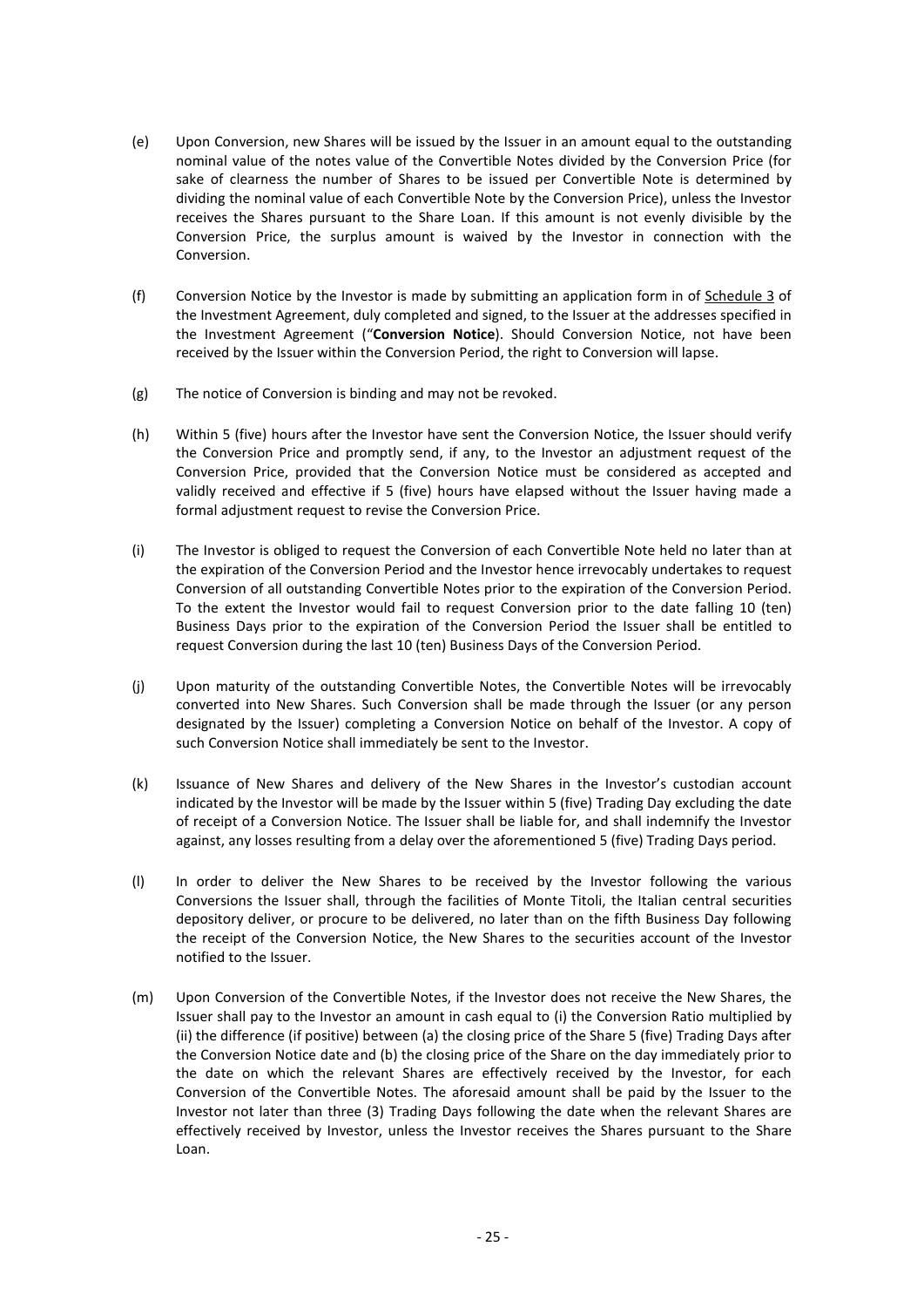### 6. Dividend on New Shares

Shares created through Conversion convey right to dividend as from the first record date for dividends that occurs following effectuation of Conversion and registration of such shares into the Issuer's share ledger.

### 7. Notices

Notices concerning the Convertible Notes shall be sent through Monte Titoli.

### 8. Interpretation

In case of any discrepancy between the provisions of these terms and conditions and the Investment Agreement the provisions of the Investment Agreement prevail.

### 9. Variation of the Convertible Notes Terms

The Issuer shall be entitled to vary these terms and conditions to the extent required by legislation, decisions of courts of law or authorities. The Convertible Notes holders shall be notified of any variations without unnecessary delay.

### 10. Limitation of Liability

With respect to the actions incumbent on the Issuer, the Issuer shall not be held liable for damage arising as a result of Italian or foreign legislation, any action of an Italian or foreign authority, acts of war, strikes, blockades, boycotts, pandemic, lockouts, or similar circumstances.

If the Issuer is hindered from taking any measure due to a circumstance referred to in the first paragraph, the taking of such measure may be postponed until such hinder no longer exists.

#### 11. Taxes

All payments under the Convertible Notes will be made without deduction or withholding of any applicable taxes, unless so required by any applicable law. Any stamp taxes or securities transfer taxes will be borne by the Issuer.

#### 12. General information

provide purpose involves, inter alia, - the design,<br>th, using any technique, means or system, of<br>d by the company or third parties, whether they<br>nment and running, without geographic limits, of<br>e evolution of the technolog Pursuant to Article 3 of its by-laws, the Issuer's corporate purpose involves, inter alia, - the design, planning, installation, maintenance and management, using any technique, means or system, of telecommunications installations and networks, owned by the company or third parties, whether they be fixed, mobile or satellite based, for the accomplishment and running, without geographic limits, of the communications services also emerging from the evolution of the technologies, including direct access to the public per Resolution AEG/2009/07/CONS.

The issuance of the first and the second tranche of the Convertible Notes will be resolved upon by the Board of Directors of the Issuer convened on 20 May 2021 and will be registered at the Companies' Register of Cagliari and in accordance with to the delegation provided by the resolution of the shareholders' meeting of the Issuer on 26 June 2018 as registered at the Companies' Register of Cagliari on 13 July 2018.

The issuance of the following tranches of the Convertible Notes will be resolved upon by the Shareholders' Meeting of the Issuer convened on 24 June 2021 and registered at the Companies' Register of Cagliari.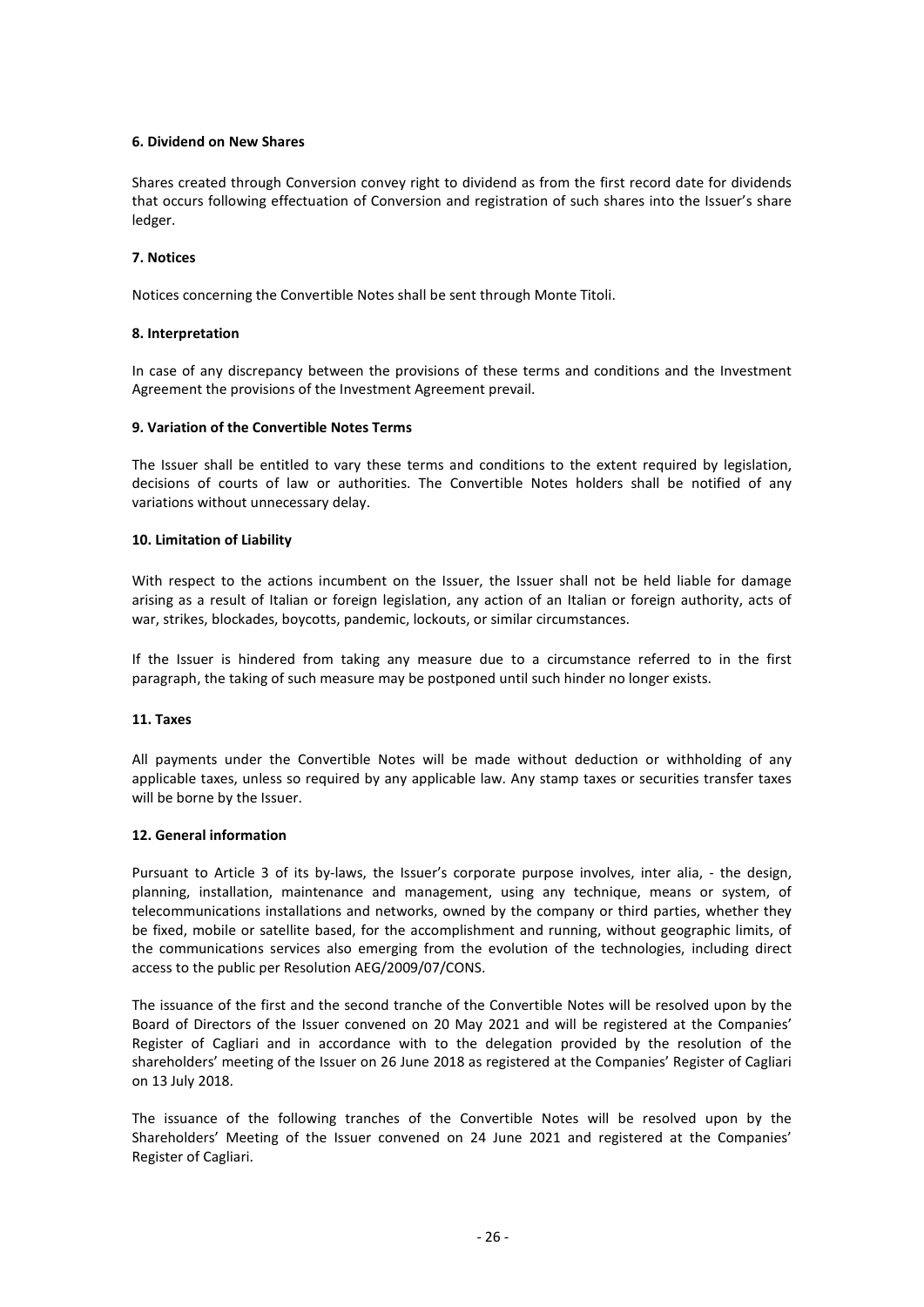### 13. Governing Law and Jurisdiction

These terms and conditions and any legal issues arising thereof, shall be governed by and construed in accordance with the laws of Italy.

Any dispute, controversy or claim arising out of, or in connection with, these terms and conditions, or the breach, termination or invalidity thereof, shall be submitted to the jurisdiction of the ordinary courts of Milan, Italy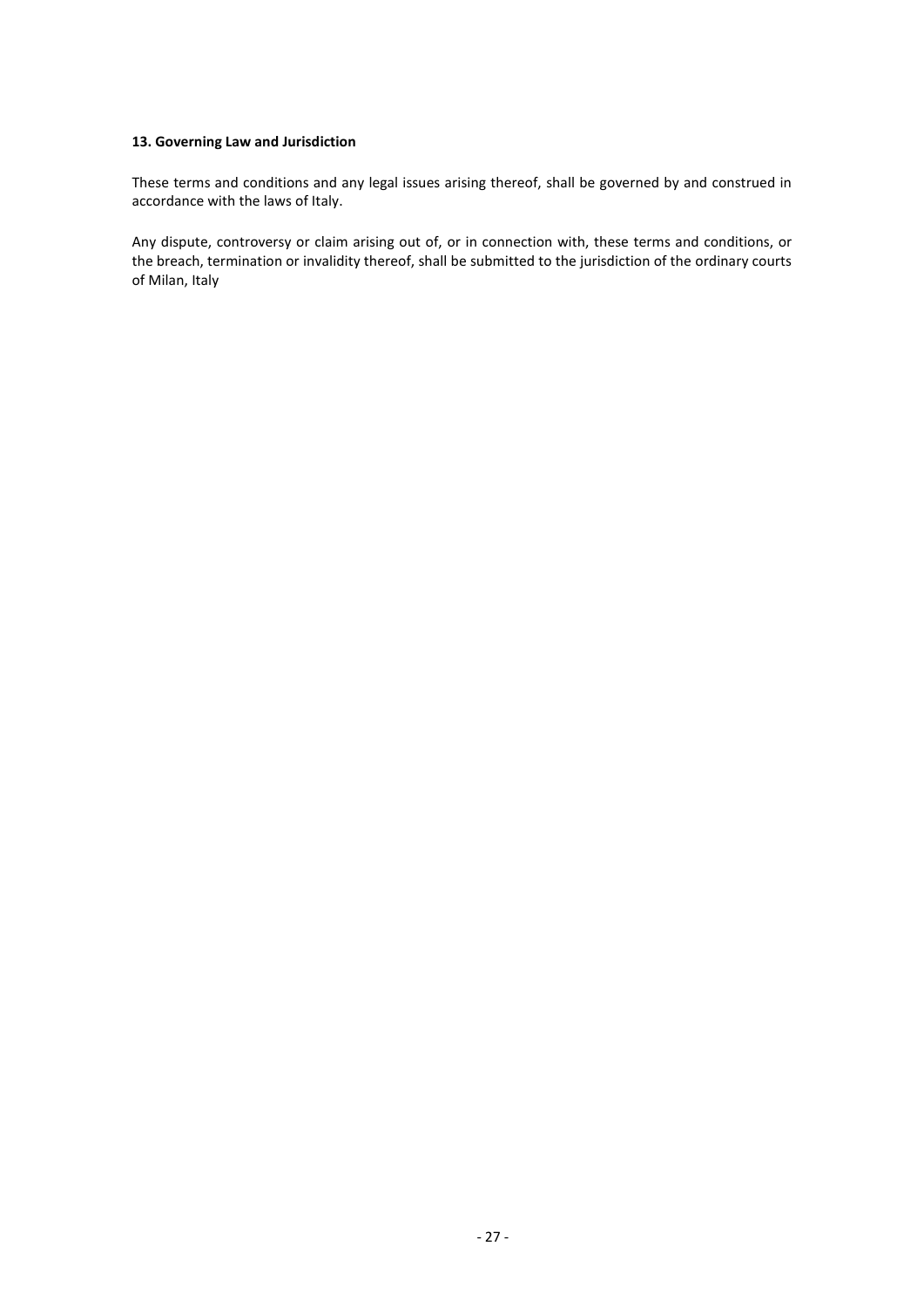### Schedule 2

#### FORM OF SUBSCRIPTION REQUEST

### [VIA EMAIL]

## Nice & Green S.A.

Schedule 2<br>
FORM OF SUBSCRIPTION REQUEST<br>
<u>Nice & Green S.A.</u><br>
Chemin du Joran 10, 1260 Nyon - Suisse<br>
Chemin du Joran 10, 1260 Nyon - Suisse<br>
E-mail addresses: mcattelani and/or Benoît Villers<br>
E-mail addresses: mcattelan Attention to: Marc Cattelani and/or Benoît Villers E-mail addresses: mcattelani@nicengreen.ch - bvillers@nicengreen.ch Phone number: +41 223613795

Notice date: [•]

Copy to: Nctm Studio Legale Address: Via Agnello 12, Milano Attn: Avv. Lukas Plattner E-mail addresses: l.plattner@nctm.it Facsimile number: 02725511501 Phone number: 02725511

Dear Sirs,

We refer to the agreement for convertible notes funding programme dated [ $\bullet$ ] between Tiscali S.p.A. and Nice & Green S.A ("Agreement").

All terms written with a capital initial letter shall have the definition ascribed to them in the Agreement.

The conditions set out in Clause [•] of the Agreement being satisfied (or waived by the Investor), we hereby submit a request, in accordance with Clause [•] of the Agreement, for the disbursement of a Copy to:<br>Copy to:<br>Actin Studio Legale 12, Milano<br>Actin: Avv. Lukas Plattner<br>E-mail addresses: I. plattner@nctm.it<br>Actin: Avv. Lukas Plattner<br>Mone number: 02725511501<br>Dena Sirs,<br>And Nice & Green S.A ("**Agreement"**).<br>And Nic

- 28 - The relevant Subscription Price shall be wired on the Issuer's bank account opened with [•], whose details are as follows: IBAN: [•] BIC: [•]

Sincerely, \_\_\_\_\_\_\_\_\_\_\_\_\_\_\_\_\_\_\_\_\_ Signed by [•] in his/her capacity as [•] of [•]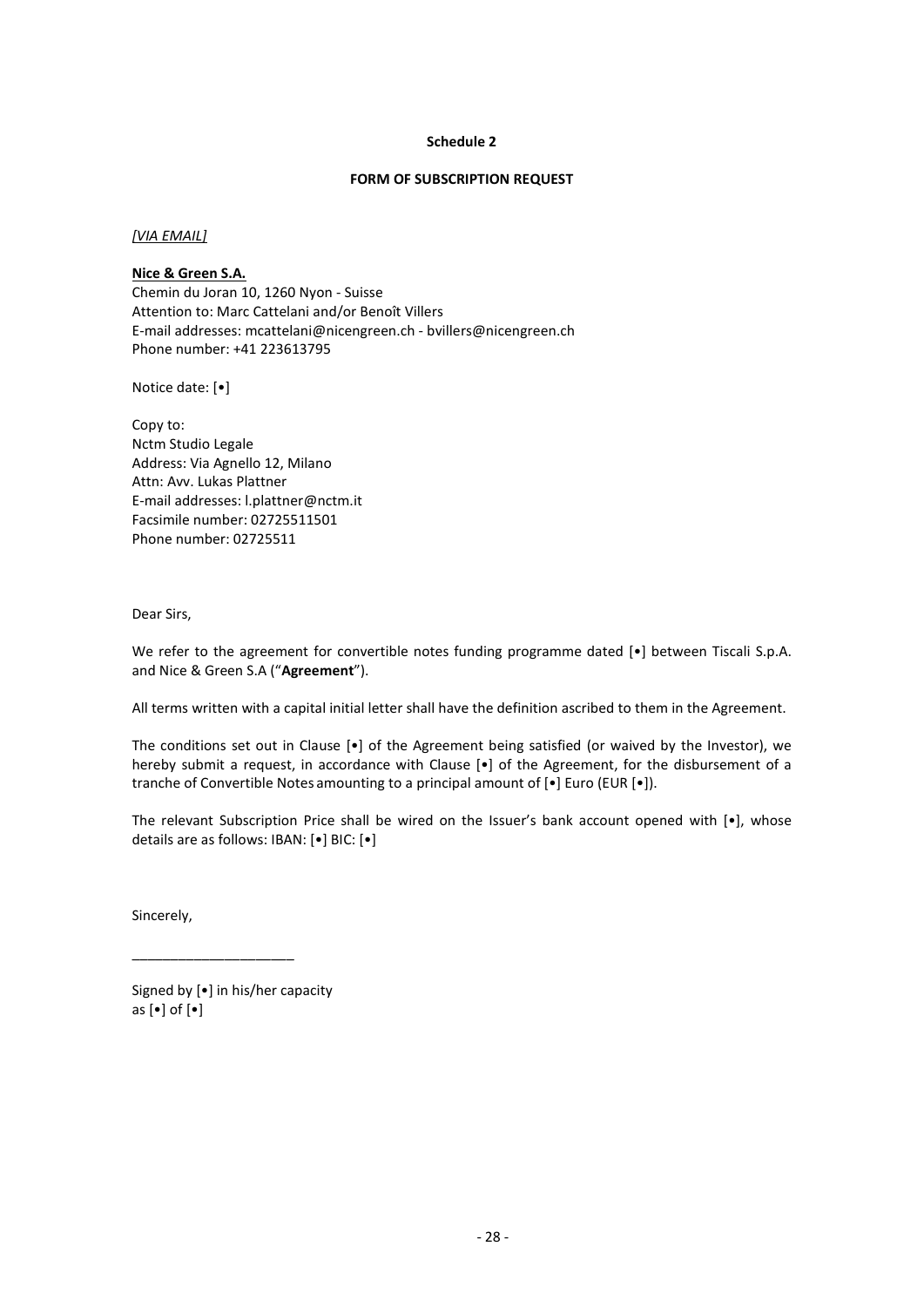#### Schedule 3

## FORM OF CONVERSION NOTICE

VIA EMAIL

Tiscali S.p.A. Address: [•] Attn: [•] E-mail address: [•] Phone number: [•]

Conversion Notice date: [•]

Copy to: Nctm Studio Legale Address: Via Agnello 12, Milano Attn: Avv. Lukas Plattner E-mail addresses: l.plattner@nctm.it Facsimile number: 02725511501 Phone number: 02725511

### Request to Convert

We refer to the agreement for convertible notes funding programme dated [ $\bullet$ ] between Tiscali S.p.A. and Nice & Green S.A ("Agreement").

All terms written with a capital initial letter shall have the definition ascribed to them in the Agreement. We hereby request Conversion as per the specification below

| lio Legale<br>ia Agnello 12, Milano<br>Lukas Plattner<br>dresses: I.plattner@nctm.it<br>number: 02725511501<br>nber: 02725511<br>o Convert<br>to the agreement for convertible notes funding programme dated [.] between Tiscali S.p.A.<br>& Green S.A ("Agreement").<br>written with a capital initial letter shall have the definition ascribed to them in the Agreement.<br>y request Conversion as per the specification below<br>EUR [•] Convertible Notes<br>Number [•]<br>$\mathbf{1}$<br><b>Conversion Amount</b><br>$[\bullet]$ EUR<br>$\overline{2}$<br>Trading Days constituting the Pricing Period<br>$[\bullet], [\bullet], [\bullet], [\bullet], [\bullet], [\bullet]$<br>$\mathbf{3}$<br>Second Lowest Daily VWAP over the Pricing<br>$\left[\bullet\right]$ EUR<br>$\overline{\mathbf{4}}$<br>Period<br><b>Conversion Price</b><br>$[\bullet]$ EUR<br>5<br>Number of Shares to be received<br>6<br>$[\bullet]$<br>en SA<br>ed by [•]<br>$\text{ncity as } [\bullet]''$<br>$-29-$ |  | n Notice date: [•] |  |
|--------------------------------------------------------------------------------------------------------------------------------------------------------------------------------------------------------------------------------------------------------------------------------------------------------------------------------------------------------------------------------------------------------------------------------------------------------------------------------------------------------------------------------------------------------------------------------------------------------------------------------------------------------------------------------------------------------------------------------------------------------------------------------------------------------------------------------------------------------------------------------------------------------------------------------------------------------------------------------------------------|--|--------------------|--|
|                                                                                                                                                                                                                                                                                                                                                                                                                                                                                                                                                                                                                                                                                                                                                                                                                                                                                                                                                                                                  |  |                    |  |
|                                                                                                                                                                                                                                                                                                                                                                                                                                                                                                                                                                                                                                                                                                                                                                                                                                                                                                                                                                                                  |  |                    |  |
|                                                                                                                                                                                                                                                                                                                                                                                                                                                                                                                                                                                                                                                                                                                                                                                                                                                                                                                                                                                                  |  |                    |  |
|                                                                                                                                                                                                                                                                                                                                                                                                                                                                                                                                                                                                                                                                                                                                                                                                                                                                                                                                                                                                  |  |                    |  |
|                                                                                                                                                                                                                                                                                                                                                                                                                                                                                                                                                                                                                                                                                                                                                                                                                                                                                                                                                                                                  |  |                    |  |
|                                                                                                                                                                                                                                                                                                                                                                                                                                                                                                                                                                                                                                                                                                                                                                                                                                                                                                                                                                                                  |  |                    |  |
|                                                                                                                                                                                                                                                                                                                                                                                                                                                                                                                                                                                                                                                                                                                                                                                                                                                                                                                                                                                                  |  |                    |  |
|                                                                                                                                                                                                                                                                                                                                                                                                                                                                                                                                                                                                                                                                                                                                                                                                                                                                                                                                                                                                  |  |                    |  |
|                                                                                                                                                                                                                                                                                                                                                                                                                                                                                                                                                                                                                                                                                                                                                                                                                                                                                                                                                                                                  |  |                    |  |
|                                                                                                                                                                                                                                                                                                                                                                                                                                                                                                                                                                                                                                                                                                                                                                                                                                                                                                                                                                                                  |  |                    |  |
|                                                                                                                                                                                                                                                                                                                                                                                                                                                                                                                                                                                                                                                                                                                                                                                                                                                                                                                                                                                                  |  |                    |  |
|                                                                                                                                                                                                                                                                                                                                                                                                                                                                                                                                                                                                                                                                                                                                                                                                                                                                                                                                                                                                  |  |                    |  |
|                                                                                                                                                                                                                                                                                                                                                                                                                                                                                                                                                                                                                                                                                                                                                                                                                                                                                                                                                                                                  |  |                    |  |
|                                                                                                                                                                                                                                                                                                                                                                                                                                                                                                                                                                                                                                                                                                                                                                                                                                                                                                                                                                                                  |  |                    |  |
|                                                                                                                                                                                                                                                                                                                                                                                                                                                                                                                                                                                                                                                                                                                                                                                                                                                                                                                                                                                                  |  |                    |  |

Sincerely, Nice&Green SA \_\_\_\_\_\_\_\_\_\_\_\_\_\_\_\_\_\_\_\_\_\_\_\_\_\_\_\_\_\_\_\_\_\_\_\_\_\_

Represented by  $[•]$ in his capacity as [•]"